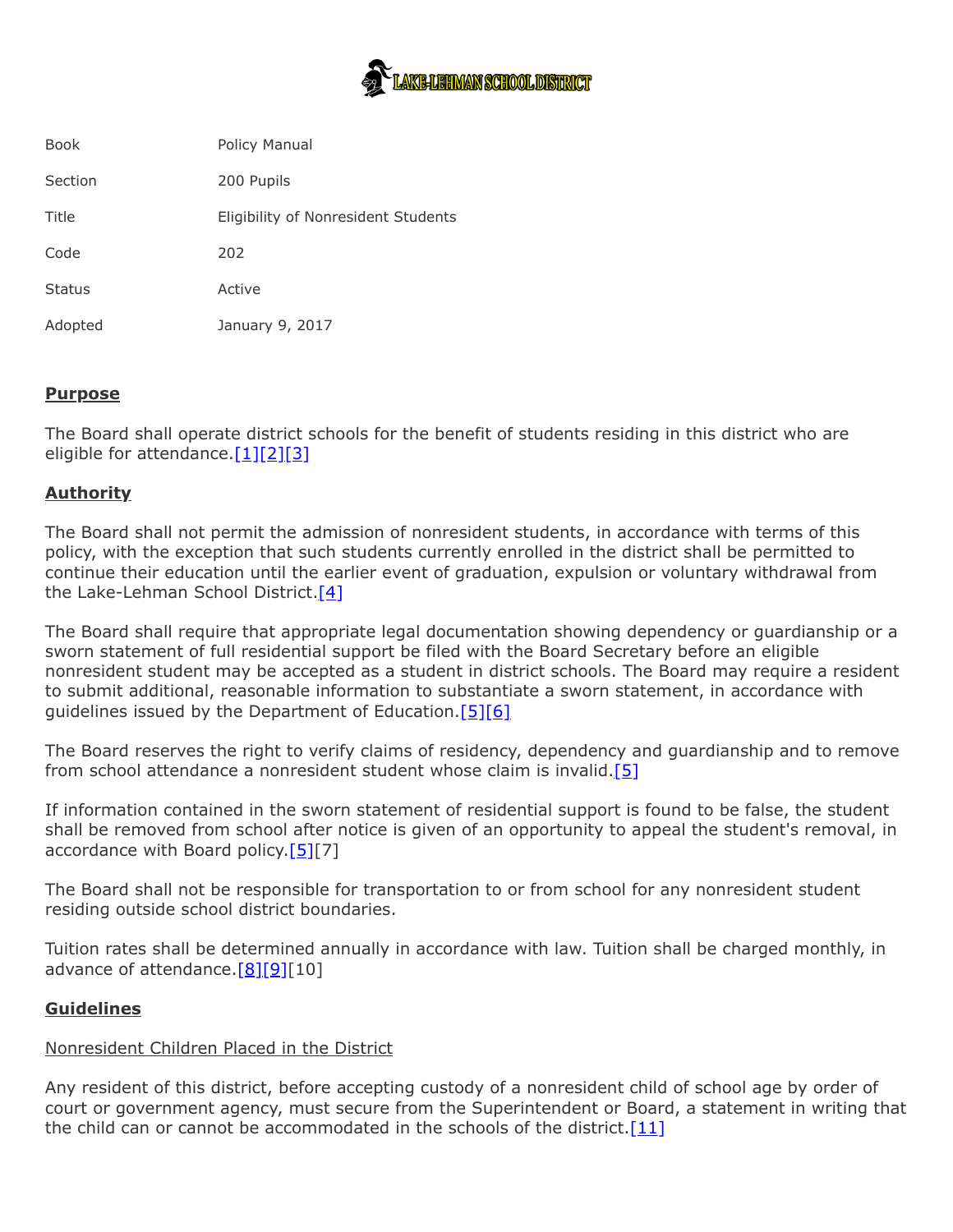If these statements are not furnished within two (2) weeks after a request in writing has been made to the Board Secretary or the Superintendent, the Board's assent shall be assumed, and the child shall be admitted to the schools of the district.

If this statement sets forth conditions that will exempt the district from accepting the child as a student, and if such exemption is not disapproved on appeal by the Secretary of Education, or other arrangements for the child's education satisfactory to the district Superintendent are not made, the child may not be placed in the district.

Appeal from the claim of this district for exemption may be taken to the Secretary of Education and his/her decision after investigation shall be final.

Prior to enrollment of any nonresident foster home student, the placing agency or the prospective foster home parent shall provide the school district with all available information concerning the student along with placement paperwork. This placement paperwork is required and shall include as a minimum, name, birth date, type of prior school placement/educational program, name and address of the school or institution last attended, and name and address of legal guardian and biological parent. The information will be furnished to the Superintendent and to the appropriate building principal.

The appropriate counselor/principal shall be responsible for obtaining any additional information necessary to determine whether or not the student can be accommodated in the district schools and if so, what the placement should be. The principal shall then relay this information to the Superintendent who will then notify the placing agency or prospective foster parent of the district's decision.

In the event that the appropriate counselor/principal determines that a psychiatric evaluation is necessary, it shall be the responsibility of the foster parent to obtain such psychiatric evaluation and have the same reported in writing to the Superintendent. The costs of such evaluations shall be borne by the foster parents or agency in charge.

### Inmates of Institutions

A child who is an inmate of an institution for the care or training of children located within this district is not a legal resident of the district by such placement; but s/he shall be admitted to district schools, and a charge shall be made for tuition in accordance with statute. $[12][13][14][15][16][17]$  $[12][13][14][15][16][17]$  $[12][13][14][15][16][17]$  $[12][13][14][15][16][17]$  $[12][13][14][15][16][17]$  $[12][13][14][15][16][17]$ 

### Children of the Professional Staff

Children of the professional staff of the district who are not residents of Lake-Lehman School District shall not be permitted to attend the district tuition free, with the exception that such children currently enrolled in the district shall be permitted to continue their education tuition free until the earlier event of graduation, expulsion or voluntary withdrawal from the district.

### Other Nonresident Students

A nonresident student may be admitted to district schools without payment of tuition where attendance is justified on the grounds that the student lives full-time and not just for the school year with district residents who have assumed legal dependency or guardianship or full residential support of the student. [\[5\]](http://www.legis.state.pa.us/cfdocs/legis/LI/uconsCheck.cfm?txtType=HTM&yr=1949&sessInd=0&smthLwInd=0&act=14&chpt=13&sctn=2&subsctn=0)[\[6\]](http://pacodeandbulletin.gov/Display/pacode?file=/secure/pacode/data/022/chapter11/s11.19.html&d=reduce)

The district shall immediately enroll homeless students, even if the student or parent/guardian is unable to produce the required documents, in accordance with Board policy, laws and regulations.[18]

### **Delegation of Responsibility**

The Superintendent or designee shall develop administrative regulations for the enrollment of nonresident students.